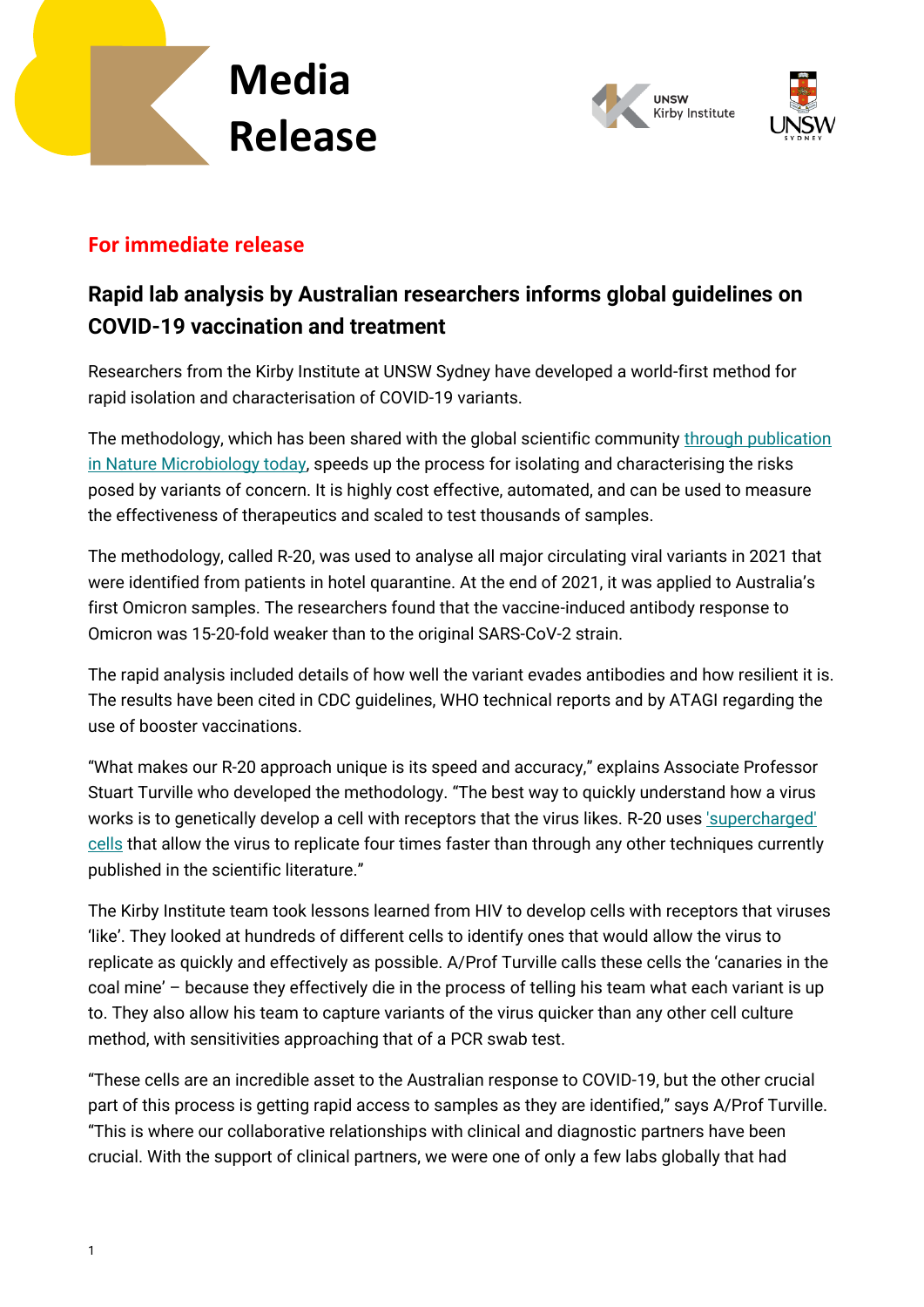access to all variants of concern, which is particularly impressive considering Australian borders were closed for most of 2021."

Professor Anthony Kelleher, Director of the Kirby Institute and co-author on the research says: "These deeply collaborative clinical-research partnerships facilitated high-quality, rapid and translational research that we are seeing inform clinical guidelines across the globe."

# Why Omicron changed everything

Using R-20, the researchers look at viral properties of variants to understand how sick the virus is likely to make the population, as well as how evasive it is to existing vaccines and treatments. Identifying this quickly is crucial to inform public health policies such as vaccination strategies, which therapeutics will still work and advice on mask use to mitigate spread of variants to vulnerable populations such as the elderly.

"Omicron looked very different under the microscope to all other variants we'd seen before," says A/Prof Turville. "It was the most evasive and transmissible variant observed at the time. The other issue is that it had changed the way it enters our bodies. It is using a pathway that diverges from all other variants.

"This is why a lot of people contracted Omicron even though they were two-dose or even threedose vaccinated," explains A/Prof Turville. "Fortunately though, whilst vaccination doesn't prevent most people contracting Omicron, in most cases it does prevent the disease from becoming severe. Vaccines are doing the most important job well, but we need to think carefully about how we can modify them to reduce spread better in the Omicron era."

## Testing treatments in the lab

The Kirby Institute team were also the first globally to measure the immune response to Omicron using a pooled clinical grade hyper-immune IgG (HIgG) product, which is derived from plasma from thousands of donors who have developed antibodies through natural infection and/or vaccination.

They found a 16-fold reduction in antibodies from concentrate batches containing a mixture of vaccinated, convalescent and non-convalescent US donors as well as a batch produced in 2020 from convalescent US/EU donors only.

"This product is very useful as it is a good indicator of immunity to COVID-19 in the broader global community and includes plasma from thousands of people who have either recovered from pre-Omicron variants and/or have had two doses of the vaccine," explains Prof Kelleher. "Testing against thousands of donors that are pooled gives a great population snapshot of circulating antibodies at that point in time and what a threat an emerging variant is to infecting a population.

"It's another example of the strength of collaborative relationships in Australia, that is seeded from clinical-research partnerships and then branches out with partnerships with industry."